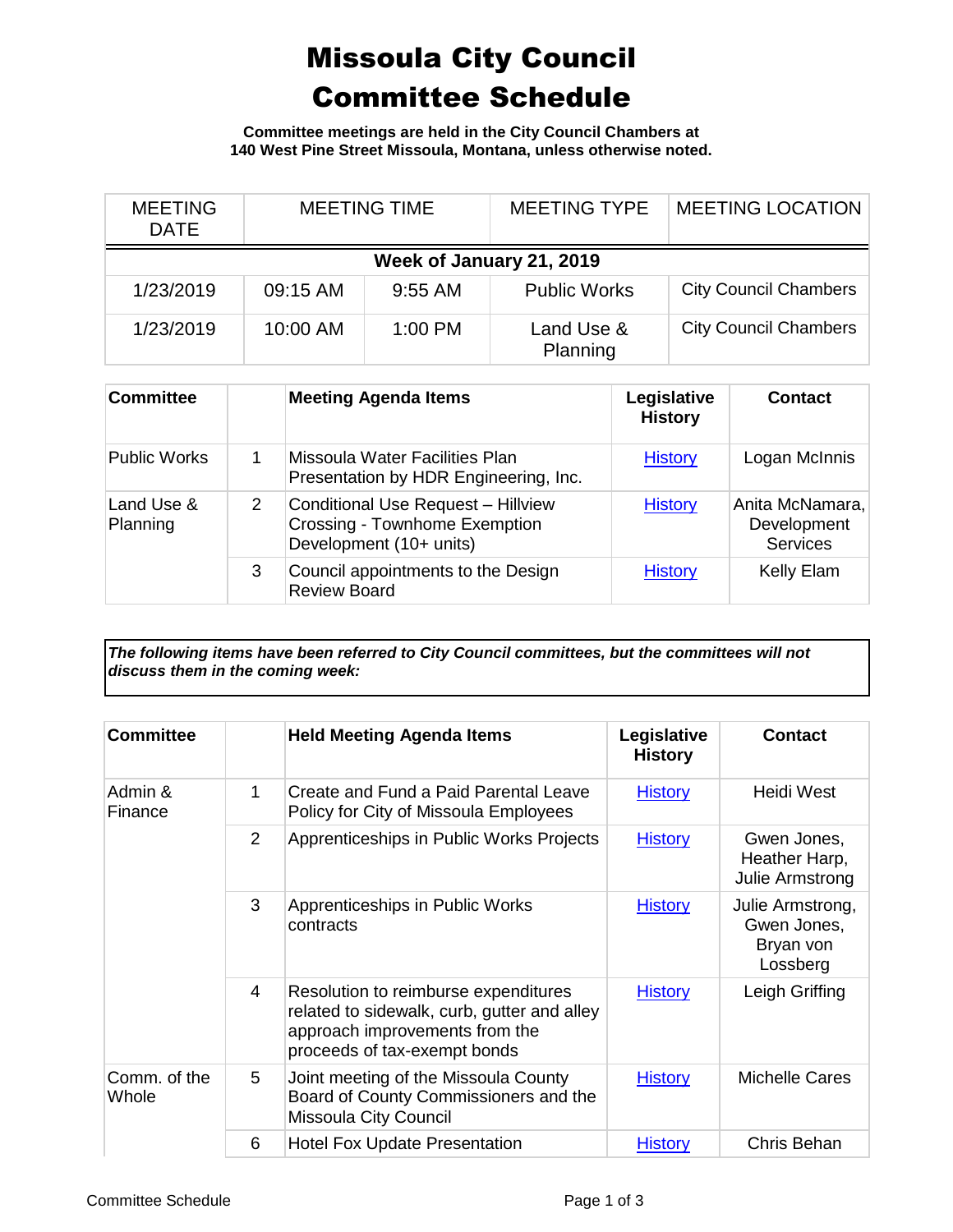## Missoula City Council Committee Schedule

**Committee meetings are held in the City Council Chambers at 140 West Pine Street Missoula, Montana, unless otherwise noted.**

|                         | $\overline{7}$ | Max Wave Project and Permitting Update                                                                                                                                                                  | <b>History</b> | Bryan von<br>Lossberg                                                                  |
|-------------------------|----------------|---------------------------------------------------------------------------------------------------------------------------------------------------------------------------------------------------------|----------------|----------------------------------------------------------------------------------------|
|                         | 8              | Missoula Economic Partnership Update                                                                                                                                                                    | <b>History</b> | Bryan von<br>Lossberg                                                                  |
|                         | 9              | Missoula Water Financing Interest Rate<br>Cap                                                                                                                                                           | <b>History</b> | Dale Bickell                                                                           |
|                         | 10             | <b>Housing Policy Update</b>                                                                                                                                                                            | <b>History</b> | Bryan von<br>Lossberg                                                                  |
|                         | 11             | Water utility litigation update                                                                                                                                                                         | <b>History</b> | Bryan von<br>Lossberg                                                                  |
|                         | 12             | Legislative Delegation Discussions                                                                                                                                                                      | <b>History</b> | Dale Bickell                                                                           |
| Land Use &<br>Planning  | 13             | Urban Fringe Development Area<br>Yearbook: 10-Year Lookback                                                                                                                                             | <b>History</b> | Garin Wally, GIS<br>Analyst/Planner                                                    |
|                         | 14             | Annexation, (see separate list at City<br>Clerk's Office for pending annexations)<br>(Ongoing in committee)                                                                                             | <b>History</b> | Marty Rehbein                                                                          |
|                         | 15             | Planning Division Work Plan                                                                                                                                                                             | <b>History</b> | Laval Means,<br><b>Planning Division</b><br>Manager,<br>Development<br><b>Services</b> |
|                         | 16             | Update regarding implementation of the<br><b>Tourist Home ordinance</b>                                                                                                                                 | <b>History</b> | John DiBari, Bryan<br>von Lossberg,<br>Gwen Jones                                      |
|                         | 17             | Petition Nos. 9856 & 9857 – Request to<br>Annex Parcel 2 of COS No. 6064, Tract B<br>of COS No. 1153, and Tract 1 of COS<br>No. 3462 located South of 44 Ranch<br>Subdivision and North of Mullan Road. | <b>History</b> | Drew Larson                                                                            |
|                         | 18             | <b>Title 20 Bike Parking Rewrite</b>                                                                                                                                                                    | <b>History</b> | Ben Weiss,<br><b>Bike/Ped</b>                                                          |
|                         | 19             | Missoula County Fairgrounds Update                                                                                                                                                                      | <b>History</b> | John DiBari, City<br>Council                                                           |
|                         | 20             | City of Missoula Design Excellence<br>Overlay & Associated Amendments to<br>Title 20                                                                                                                    | <b>History</b> | Laval Means and<br>Winter &<br>Company<br>Consultants                                  |
| Pub. Safety &<br>Health | 21             | Missoula Aging Services, Initiatives and<br>Services Update - Susan Kohler                                                                                                                              | <b>History</b> | Gwen Jones                                                                             |
|                         | 22             | Health and Safety Issues at Hollywood<br><b>Mobile Home Park</b>                                                                                                                                        | <b>History</b> | Jordan Hess                                                                            |
|                         | 23             | Management of the urban deer<br>population in the City of Missoula.                                                                                                                                     | <b>History</b> | Bryan von<br>Lossberg, Julie<br>Armstrong                                              |